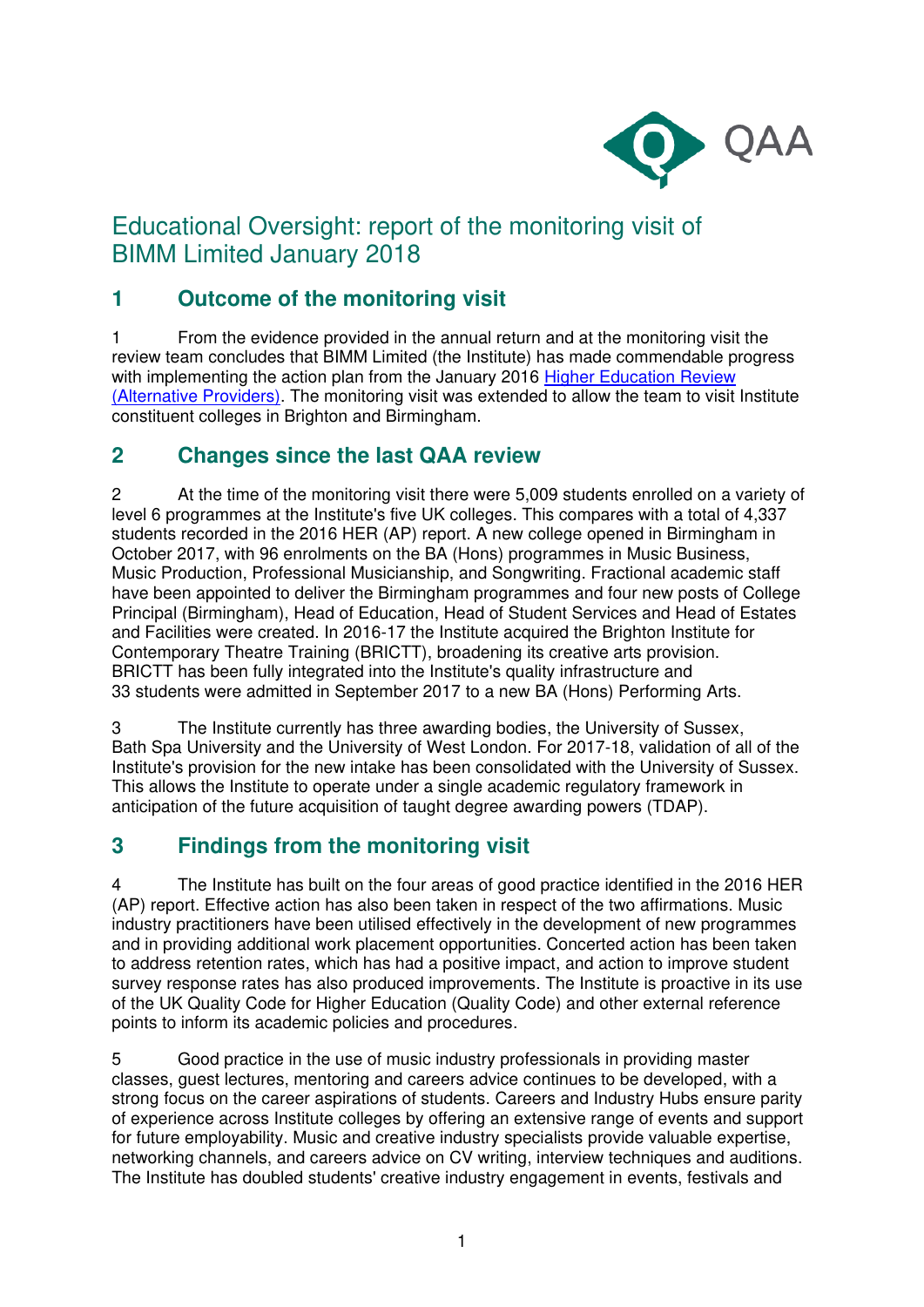concerts. The cross-college role of the Music Industry Ambassador further enhances support for student employability, in collaboration with sector bodies such as UK Music. There are innovative pilot projects for students, including 'Mapping Brighton as a Music City' and Brighton Music Office, based at Wired Sussex. UK Music has chosen these collaborative projects as priorities for research funding applications to the Arts and Humanities Research Council (AHRC) and the Economic and Social Research Council (ESRC).

6 The Institute continues to develop its good practice in the engagement of staff at all levels in its annual monitoring process by providing improved training and support. Additional emphasis is being placed on identifying and sharing good practice. Centralised online training on academic report writing for course and module leaders has enhanced the quality of annual monitoring reports.

7 The Institute has continued its good practice in the extensive use of industry practitioners in programme design and development. Industry Advisory Panels (IAPs) are involved in the introduction of new programmes and revalidation processes, which ensures that courses have current music industry relevance, including knowledge and practitioner skills.

8 Established good practice in the diversity of work placement opportunities, supported by highly informative guidance in handbooks for staff, students and employers, continues to be a priority. Work placement opportunities have increased substantially during the past academic year. The Institute supports an increasing number of student led, work-based learning activities, including a record label, an event management agency, and a music magazine. The Institute has made organisational changes to improve its management of careers and employability, including a Business Development and Creative Careers Director, and a Group Head of Careers and Employability. The recently formed Careers and Employability Steering Group (CESG) focuses on research and enhancing student careers, employability, and entrepreneurial skills.

9 The 2016 HER (AP) report affirmed the work being undertaken by the Institute to improve student retention. The Institute identified the actions needed as reviewing and revising its Learning and Teaching Enhancement Plan (LTEP) to ensure that improvements to retention and progression are prioritised. Entry requirements for all programmes have been reviewed as part of the Institute's preparation for TDAP. The introduction of a student engagement policy has resulted in more effective and rigorous monitoring of student attendance, and engagement with students at risk. Progression rates have improved, especially between years two and three. An annual Learning and Teaching Conference promotes the sharing of good practice, as part of wider collaborative interventions, such as additional study skills support and the proposal to introduce a categorical marking scheme whereby assessed work is assigned to a defined achievement band rather than given a specific numerical mark.

10 Following the affirmation in the 2016 HER (AP) report, further steps are being taken to improve the response rate to student surveys. Following discussions with student representatives and pilot trials, module surveys are now conducted in class in the second term. Survey completion rates have much improved, and the latest survey of leaver destinations had a 79 per cent response rate. Similarly, participation in the National Student Survey (NSS) has increased from 61 to 75 per cent in 2017.

11 The review of the Admissions Policy ensures a fair and consistent set of criteria for the selection of students. Entry requirements are subject to awarding body approval through the programme approval and revalidation process. Admissions tutors are trained to interview applicants and undertake auditions. Selection processes are monitored and reviewed for consistency. There are appropriate policies for the accreditation of prior and experiential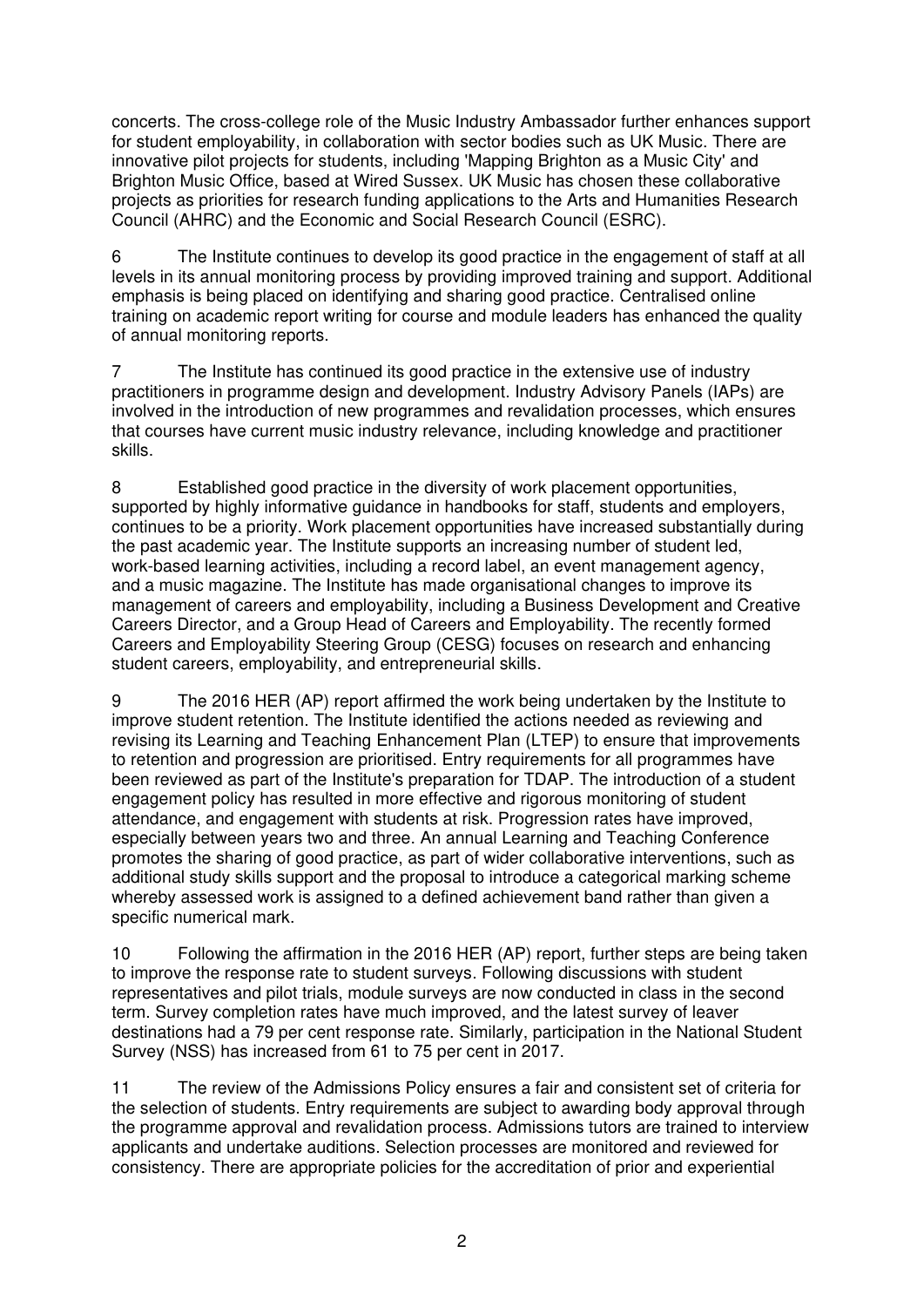learning (APEL). Students are offered guidance by admissions tutors, student services, and course leaders to support applications for APEL. International students must satisfy appropriate English language requirements. Successful applicants receive detailed information packs in advance of starting their studies. Any changes to programmes offered are notified to students prior to enrolment. Students have a comprehensive two-week induction and enrolment period. Information is provided on the use of the virtual learning environment and the electronic library.

12 There is a robust cycle of quality monitoring and reports evaluate a comprehensive set of information, including feedback from students and external examiners. Monitoring reports are amalgamated into an institutional report, with action plans for programmes which are monitored by relevant academic committees. Staff training workshops are provided in response to annual quality monitoring. Examples include improving consistency in using assessment criteria. The Academic Registrar coordinates schedules for periodic reviews, revalidation and reapproval of programmes, as required by the awarding bodies.

13 The comprehensive student representation and feedback system underpins the strategic engagement of students in enhancement activities. Student representatives are elected to all committees, and attend programme validation and approval meetings. Curriculum design and new course proposals are informed by student representative feedback.

14 Work ongoing to improve student retention and progression rates was recognised as an affirmation in the 2016 HER (AP) report. This is a continuing priority, and year one to two progression has increased from 73 per cent in 2015-16 to 75 per cent in 2016-7. Year two to three progression has shown improvement at some colleges. It is too early for the full impact of the initiatives and actions to be realised, and many students who discontinue their studies go into employment related to their programmes, or develop their own business using the networking opportunities supported by the Institute.

#### **4 Progress in working with the external reference points to meet UK expectations for higher education**

15 Programmes are mapped against The Framework for Higher Education Qualifications in England, Wales and Northern Ireland (FHEQ) and relevant Subject Benchmark Statements. There is strong alignment with the expectations of the Quality Code.

16 The Institute has recently worked to ensure that policies comply with Competition and Markets Authority (CMA) requirements, and that its complaints and appeals policy is aligned with the Office of the Independent Adjudicator's (OIA) Good Practice Framework. The Institute subscribes to the Higher Education Statistics Agency (HESA) and the OIA. It is also a member of the Higher Education Academy (HEA) and the Higher Education Policy Institute (HEPI), and engages with the survey of student destinations (DLHE).

### **5 Background to the monitoring visit**

17 The monitoring visit serves as a short check on the provider's continuing management of academic standards and quality of provision. It focuses on progress since the previous review. In addition, it provides an opportunity for QAA to advise the provider of any matters that have the potential to be of particular interest in the next monitoring visit or review.

18 The monitoring visit was carried out by Dr Elizabeth Briggs, Reviewer, and Professor Nicholas Goddard, Coordinator, on 30 and 31 January 2018.